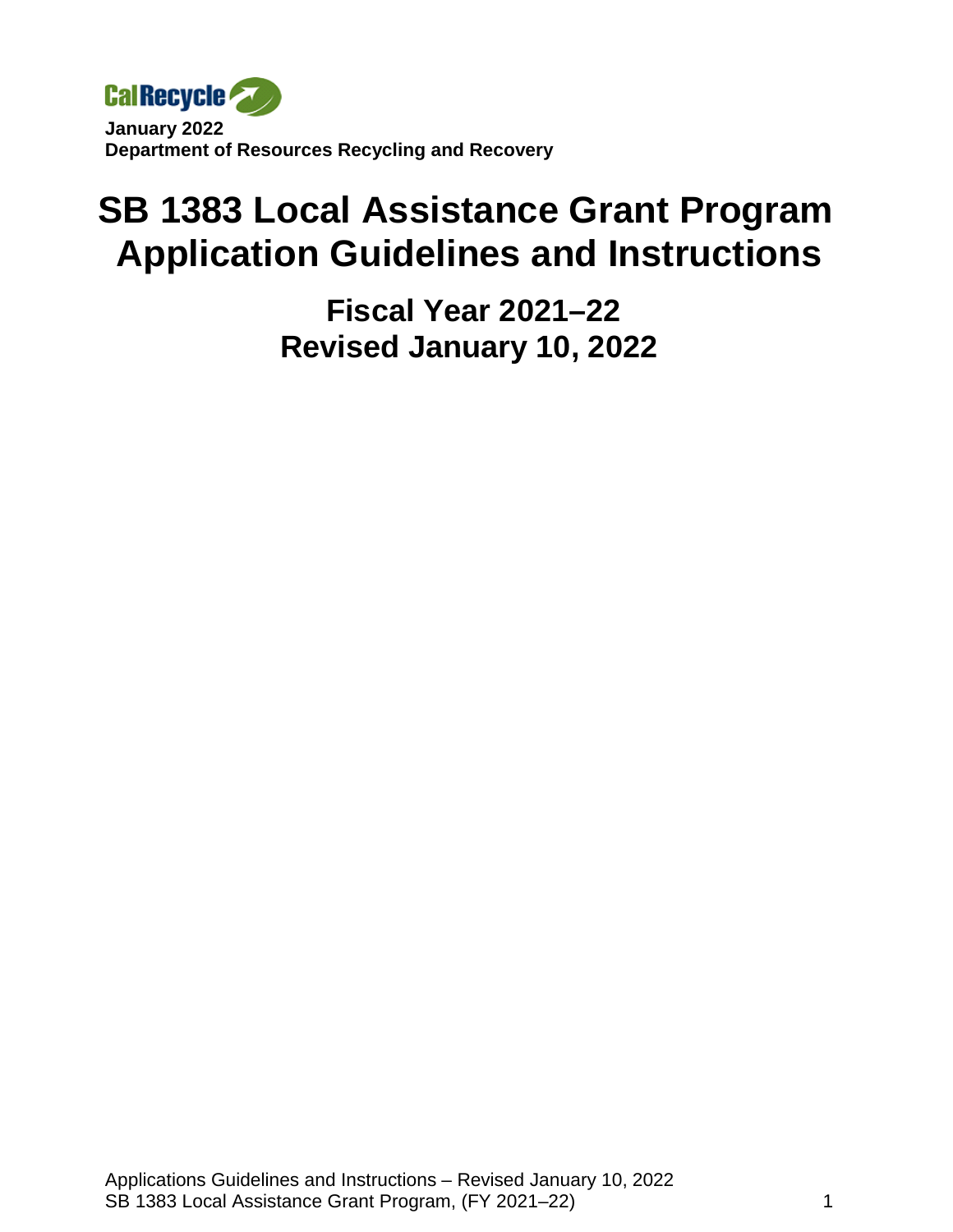# **Table of Contents**

<span id="page-1-0"></span>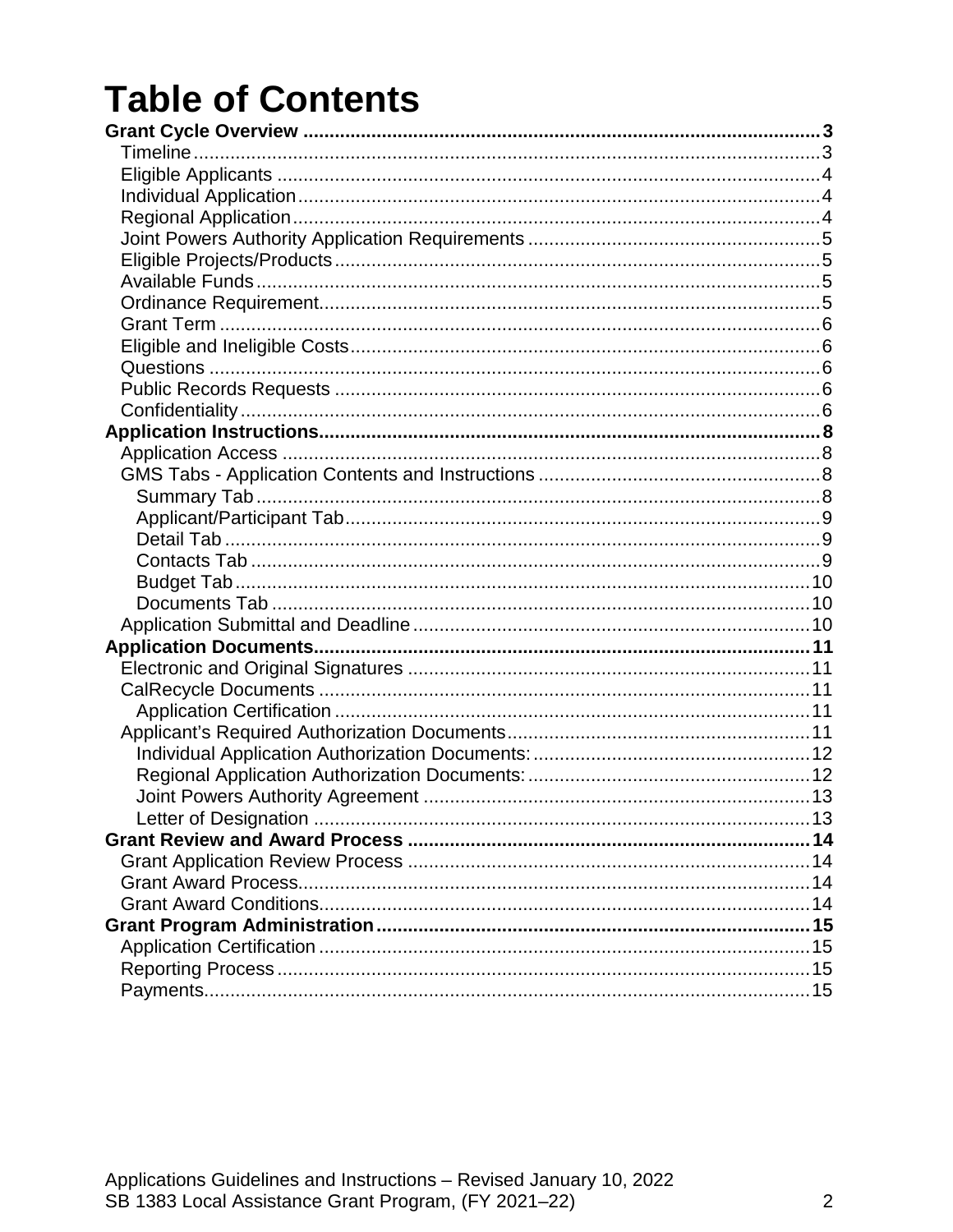# **Grant Cycle Overview**

The Department of Resources Recycling and Recovery (CalRecycle) offers the SB 1383 Local Assistance Grant Program pursuant to Chapter 395, Statutes of 2016. This non-competitive grant program will provide one-time funding to local jurisdictions to assist with the implementation of regulation requirements associated with SB 1383.

This resource document provides applicants with instructions to access and complete the application online and information about grant administration. The web-based application is in CalRecycle's [Grants Management System \(GMS\)](https://www.calrecycle.ca.gov/funding/gms) (https://www.calrecycle.ca.gov/Funding/GMS/). The applicant will need to sign in to GMS to complete and submit an application.

**Note:** The following terms used in this document are defined below, unless the context clearly indicates otherwise:

- "Applicant" refers to either the legal name of the entity that is legally responsible for grant administration and any entity that will receive and control grant funded equipment, if awarded, or to a person who is completing an application on behalf of the Applicant (this is usually the primary contact listed on the application, but could also be the secondary contact, signature authority, or consultant).
- "You" refers to a person who is completing the application on behalf of the Applicant.

## <span id="page-2-0"></span>**Timeline**

#### **February 1, 2022: Application Due Date**

- Applicants must submit applications in GMS by 11:59 p.m. on this date.
- Customer service will be available until 4:00 p.m. on this date.

**Note:** There is only one application period. All applicants must submit an application by February 1, 2022 to be considered for first and second round funding.

#### **March 1, 2022: Secondary Due Date for First Round Funding**

• Approved Resolution, and if applicable, Letters of Designation and Letters of Authorization, must be uploaded in GMS by this date if it was not submitted with the application.

#### **June 14, 2022: Secondary Due Date for Second Round Funding**

• Approved Resolution, and if applicable, Letters of Designation and Letters of Authorization, must be uploaded in GMS by this date if it was not submitted with the application.

#### **April 1, 2022 (tentative): Grants Awarded for First Round Funding**

• CalRecycle considers funding recommendations, and if approved, conditionally awards grants on this date.

**Note:** Applicants with outstanding debt owed to CalRecycle will not receive funding unless debt is paid by March 1, 2022.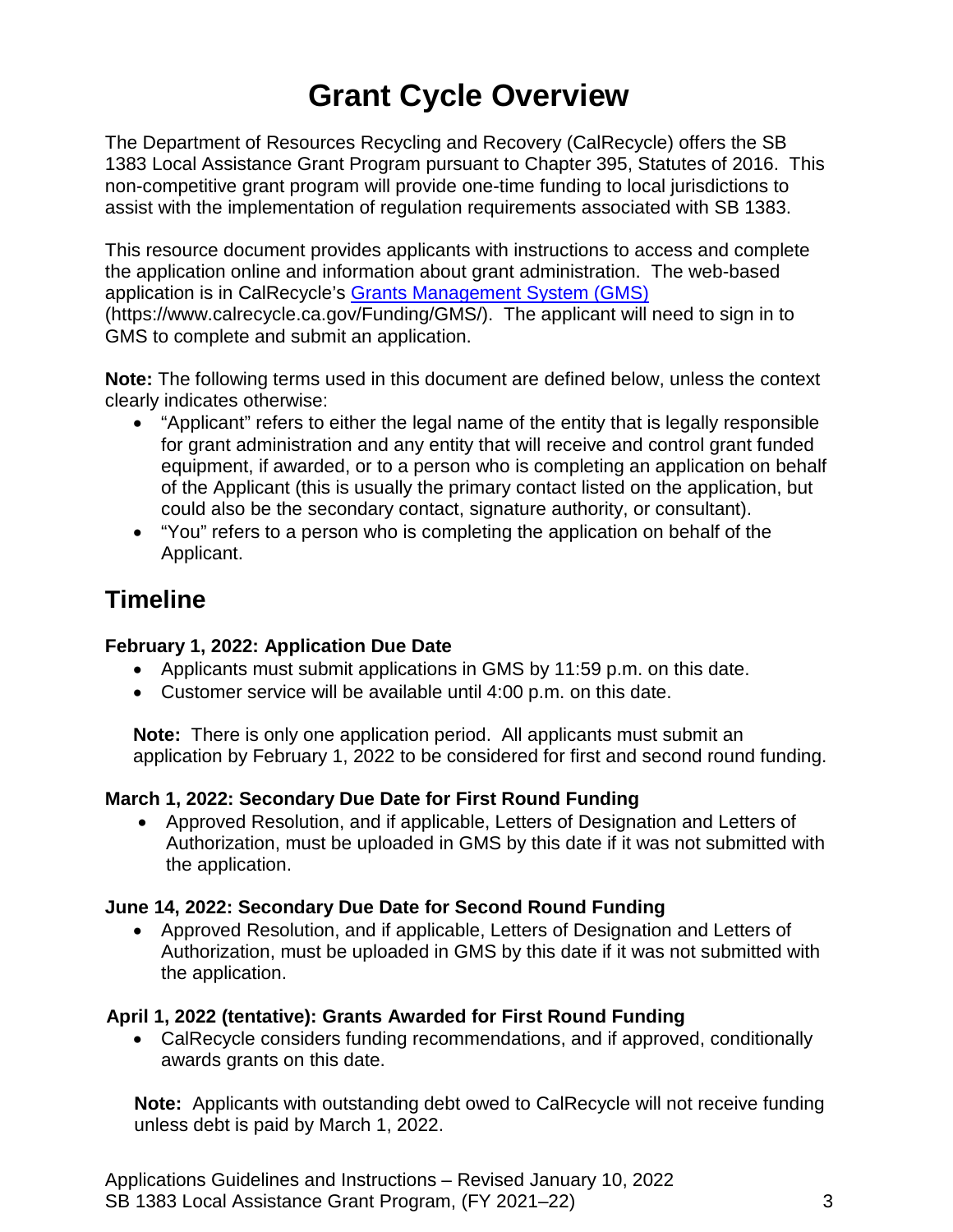#### **September 1, 2022 (tentative): Grants Awarded for Second Round Funding**

• CalRecycle considers funding recommendations, and if approved, conditionally awards grants on this date.

**Note:** Applicants with outstanding debt owed to CalRecycle will not receive funding unless debt is paid by August 15, 2022.

#### **April 2, 2024: Grant Term End for First Round Funding**

#### **September 2, 2024: Grant Term End for Second Round Funding**

**For milestones that take place during the grant term, refer to the Procedures and Requirements document.**

## <span id="page-3-0"></span>**Eligible Applicants**

California Labor Code section 1782 prohibits a charter city from receiving state funding or financial assistance for construction projects if that charter city does not comply with Labor Code sections 1770-1782. If any applicants or participating entities are charter cities or Joint Powers Authorities that include charter cities, the lead participating entity must certify on the Detail tab of the application that Labor Code section 1782 does not prohibit any included charter city from receiving state funds for the project described in this application. If it is determined after award that an applicant or participating entity is a charter city prohibited from receiving state funds for this grant project, the grant will be terminated and any disbursed grant funds shall be returned to CalRecycle.

Eligible applicants include:

- City
- County
- City and county
- Regional or Joint Powers Authorities
- Special Districts that provide solid waste collection services

## <span id="page-3-1"></span>**Individual Application**

An Individual Application is one in which a single eligible entity will be responsible for grant implementation. The applicant in an Individual Application will be responsible for the performance of the grant and all related documentation. In addition, the applicant will be the only entity receiving any real or personal property that is purchased with grant funds.

## <span id="page-3-2"></span>**Regional Application**

Local governments may join together in a Regional Application in which two or more eligible jurisdictions join together for the purpose of grant implementation. A Regional Lead Participant must be designated to act on behalf of all Non-Lead Participants. The Lead Participant is the applicant, and if awarded, will be the grantee responsible for the performance of the grant and all required documentation. CalRecycle will direct all official correspondence and grant payments to the Lead Participant. If a jurisdiction is a Non-Lead Participant in a Regional Application, it may not apply individually.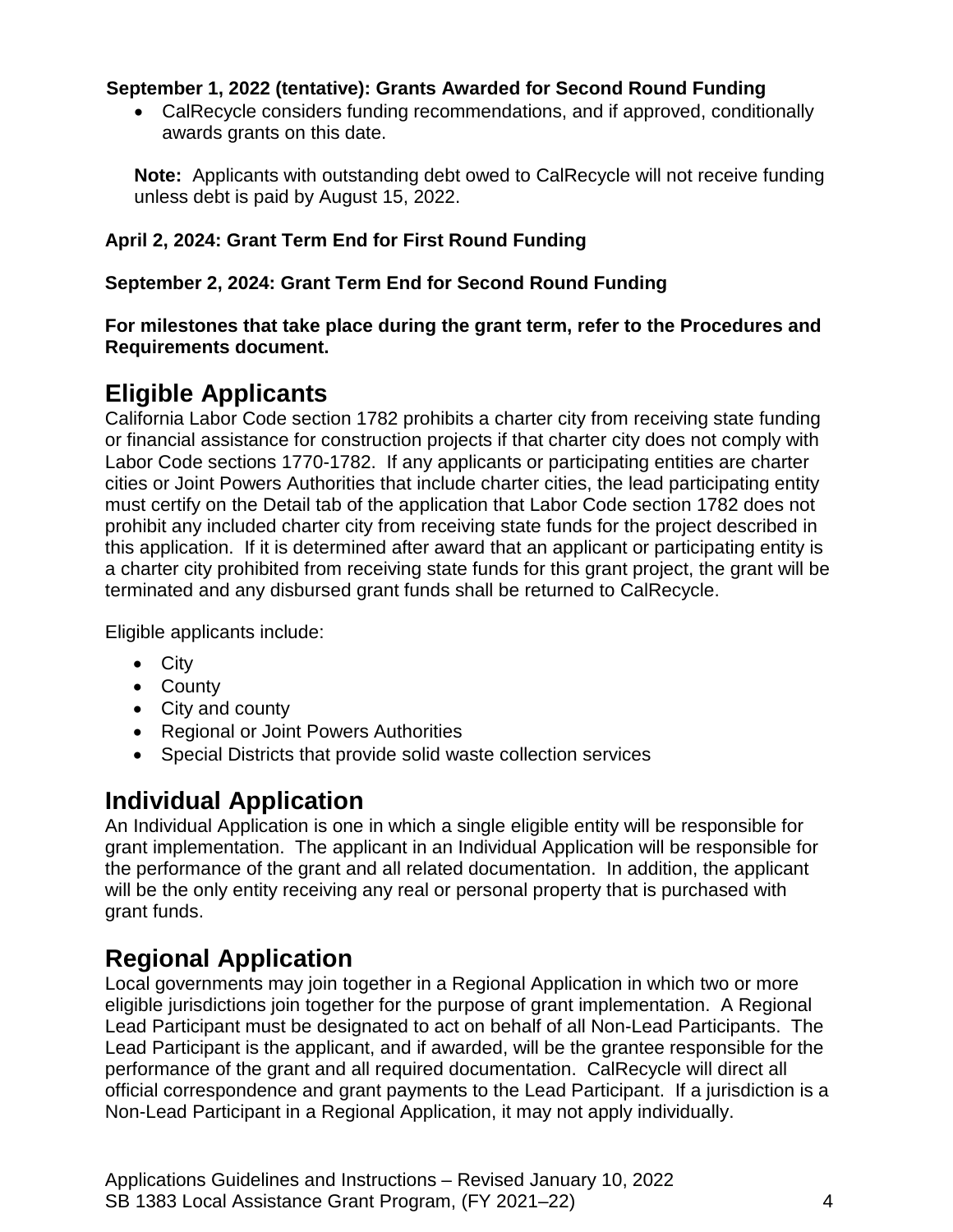# <span id="page-4-0"></span>**Joint Powers Authority Application Requirements**

Joint Powers Authorities (JPA) may submit a grant application as an individual applicant. An entity may not submit an individual application if that entity is also a member of an applicant JPA. In addition to the requirements for an Individual Application, a JPA must upload a copy of its JPA Agreement.

The JPA Agreement must:

- 1. Give authority over solid waste management.
- 2. List all member entities.
- 3. Contain the signature of all members.

# <span id="page-4-1"></span>**Eligible Projects/Products**

Eligible activities and costs include:

- Capacity Planning
- Collection
- Edible Food Recovery
- Education and outreach (includes organic waste & edible food recovery)
- Enforcement and Inspection
- Program Evaluation/Gap Analysis
- Procurement Requirements (using recycled organic products compost, mulch, electricity, and/or renewable gas and recycled paper and paper products)
- Record Keeping

# <span id="page-4-2"></span>**Available Funds**

- \$57,000,000 is available for this grant cycle, fiscal year 2021–22, subject to funding availability.
- \$20,000 base award for each eligible applicant.
	- o CalRecycle provides estimated funding amounts on the Notice of Funding Availability page for applicants to budget anticipated costs of implementing the program.
- CalRecycle will distribute remaining funds to eligible entities based on per capita calculations using the Department of Finance's January 2021 population statistics.

# <span id="page-4-3"></span>**Ordinance Requirement**

Applicants must identify the status of adopting an enforceable ordinance(s), or similarly enforceable mechanism, pursuant to section 18981.2 of Title 14 of the California Code of Regulations.

Applicants who certify they will adopt an ordinance to CalRecycle by April 1, 2022, will be eligible to receive first round funding (Spring 2022). In addition, the first round of awardees may be eligible to receive additional remaining funds from entities who did not apply.

For applicants who adopt an ordinance after April 1, 2022, awards will be delayed to the second round.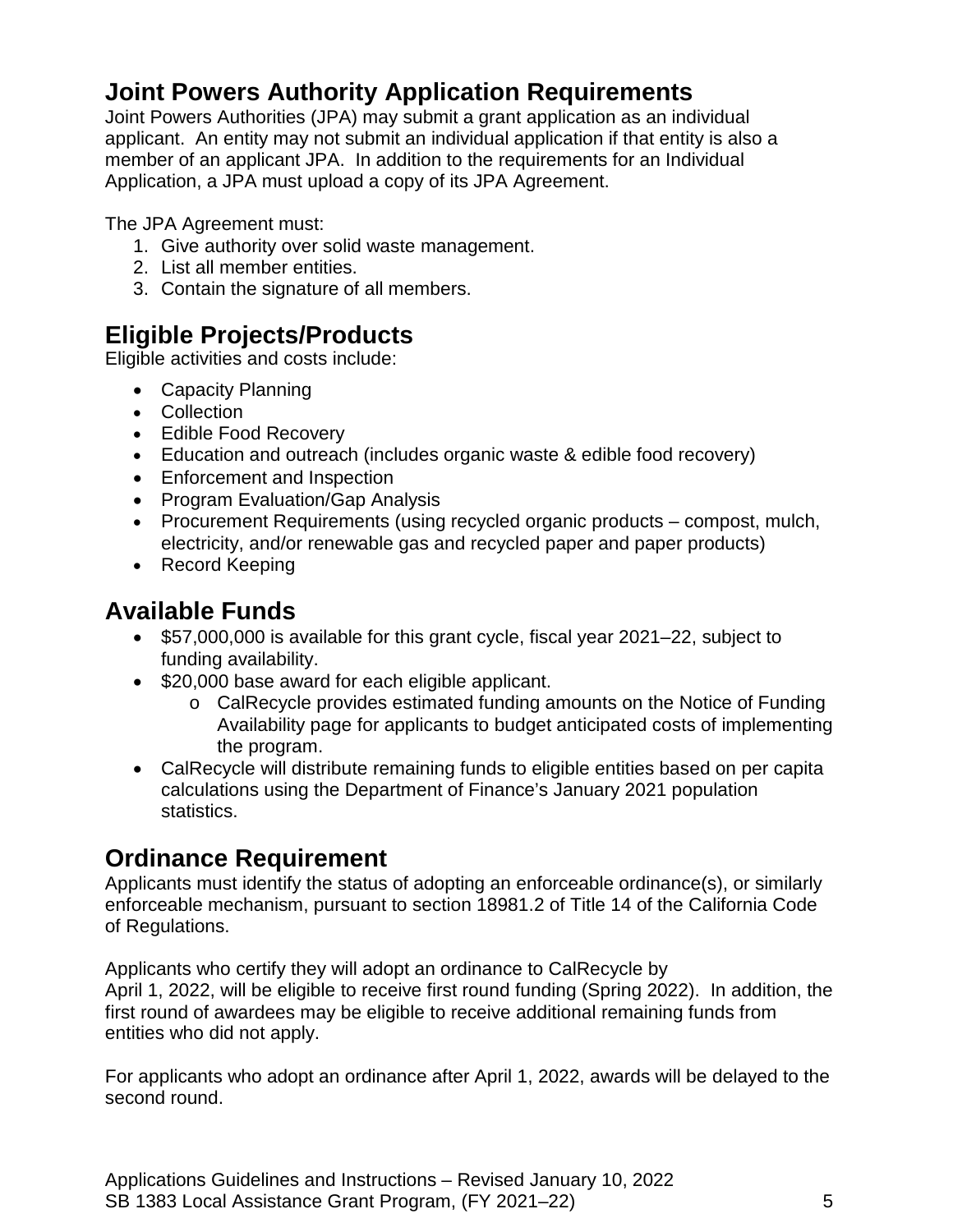# <span id="page-5-0"></span>**Grant Term**

The Grant Term for first round funding begins on April 1, 2022 (tentative) and ends on April 2, 2024. The Grant Term for second round funding begins on September 1, 2022 (tentative) and ends on September 2, 2024.

For detailed information about requirements within the grant term, refer to the Procedures and Requirements document.

# <span id="page-5-1"></span>**Eligible and Ineligible Costs**

Grantees may incur eligible costs only during the Grant Term. For detailed information about eligible and ineligible costs, refer to the Procedures and Requirements document.

# <span id="page-5-2"></span>**Questions**

Refer to the [Frequently Asked Questions page](https://www.calrecycle.ca.gov/organics/slcp/owrlocalassistancegrant/faq202122)

(https://www.calrecycle.ca.gov/organics/slcp/owrlocalassistancegrant/faq202122). If your answer is not listed, send your question to [grants@CalRecycle.ca.gov.](mailto:grants@CalRecycle.ca.gov)

# <span id="page-5-3"></span>**Public Records Requests**

CalRecycle's policy is to make records requested by the public promptly available in accordance with the laws governing disclosure of records and information to the public. In general, all records in the possession of a state agency are public records subject to disclosure, unless a law provides that a particular kind of record or information is not a public record or is exempt or prohibited from disclosure.

Upon request, the entire contents of the submitted application are subject to public records requests. This may include contact information, project summary, uploaded documents, and scoring information. Public records may be requested from CalRecycle through the [California Public Records Act Requests web](https://www2.calrecycle.ca.gov/Forms/ContactUs/PublicRecordsRequest/) page (https://www2.calrecycle.ca.gov/Forms/ContactUs/PublicRecordsRequest/).

# <span id="page-5-4"></span>**Confidentiality**

The following describes the treatment of certain confidential or proprietary information under the California Public Records Act [\(Government Code](http://www.leginfo.ca.gov/cgi-bin/calawquery?codesection=gov&codebody=&hits=20) 6250, et seq.) and related regulations. It also describes how questions are resolved on whether information is truly confidential, the legal protections for confidential information, and internal and program procedures to maintain confidentiality.

### **Confidential or Proprietary Information**

Title 14 of the California Code of Regulations (14 CCR), [sections 17041-17046](https://www.calrecycle.ca.gov/Laws/Regulations/Title14/) (https://www.calrecycle.ca.gov/Laws/Regulations/Title14/), states that confidential or proprietary information shall include, but is not limited to:

- Personal or business-related financial data, customer client lists, supplier lists and other information of a proprietary or confidential business nature provided by persons in applications, reports, returns, certifications or other documents submitted to [CalRecycle] which if released would result in harmful effects on the person's competitive position.
- Tax information prohibited from disclosure, pursuant to the Revenue and Taxation Code.

Applications Guidelines and Instructions – Revised January 10, 2022 SB 1383 Local Assistance Grant Program, (FY 2021–22) 6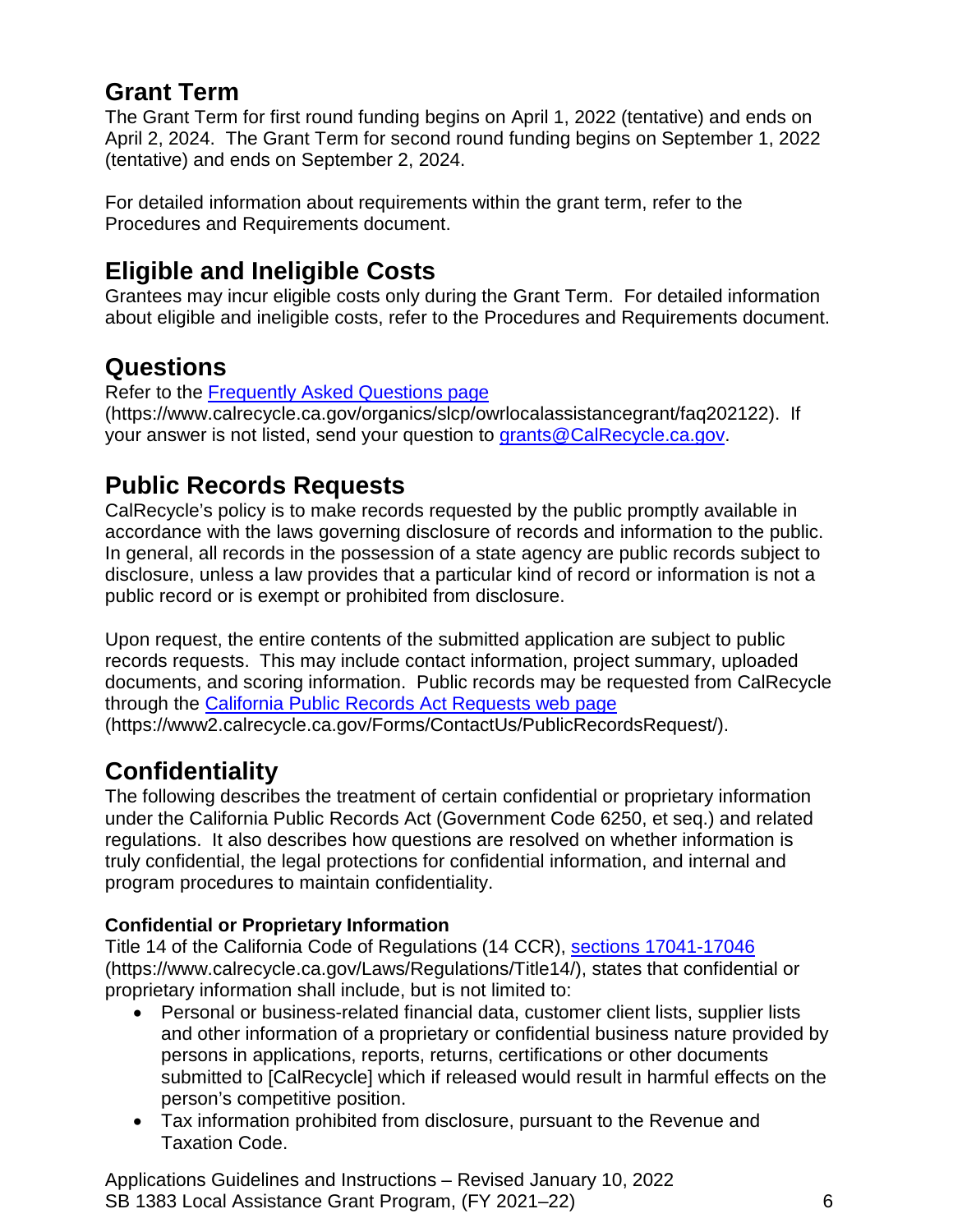Accordingly, appropriate documents submitted with an application that are clearly marked, on each page, "confidential or proprietary information" will be treated by CalRecycle pursuant to the procedures set forth in 14 CCR sections 17041-17046. However, the law does not treat documents marked as "confidential or proprietary information" (such as sales brochures, promotional literature and other general nonfinancial documents) as confidential if they do not fall within the categories of protected financial documents listed above.

#### **What if there is a question about what is confidential?**

If CalRecycle receives a request to disclose data claimed by the applicant to be confidential, CalRecycle would notify the applicant of the request and state that the documents were under review to determine whether information was correctly identified as "confidential." If there was any question as to whether specific information was confidential, CalRecycle would contact the person(s) identified in the application to provide a justification and statement why the information is confidential. The process for evaluating confidentiality claims is set forth in section 14 CCR 17046.

#### **What procedures does CalRecycle have in place to ensure that confidential information is kept confidential?**

Confidential or proprietary information will be evaluated and analyzed only by CalRecycle staff, kept confidential, and will be maintained with restricted access. Records no longer needed to provide the services offered under the grant program are periodically destroyed, when allowed by audit policies and state law.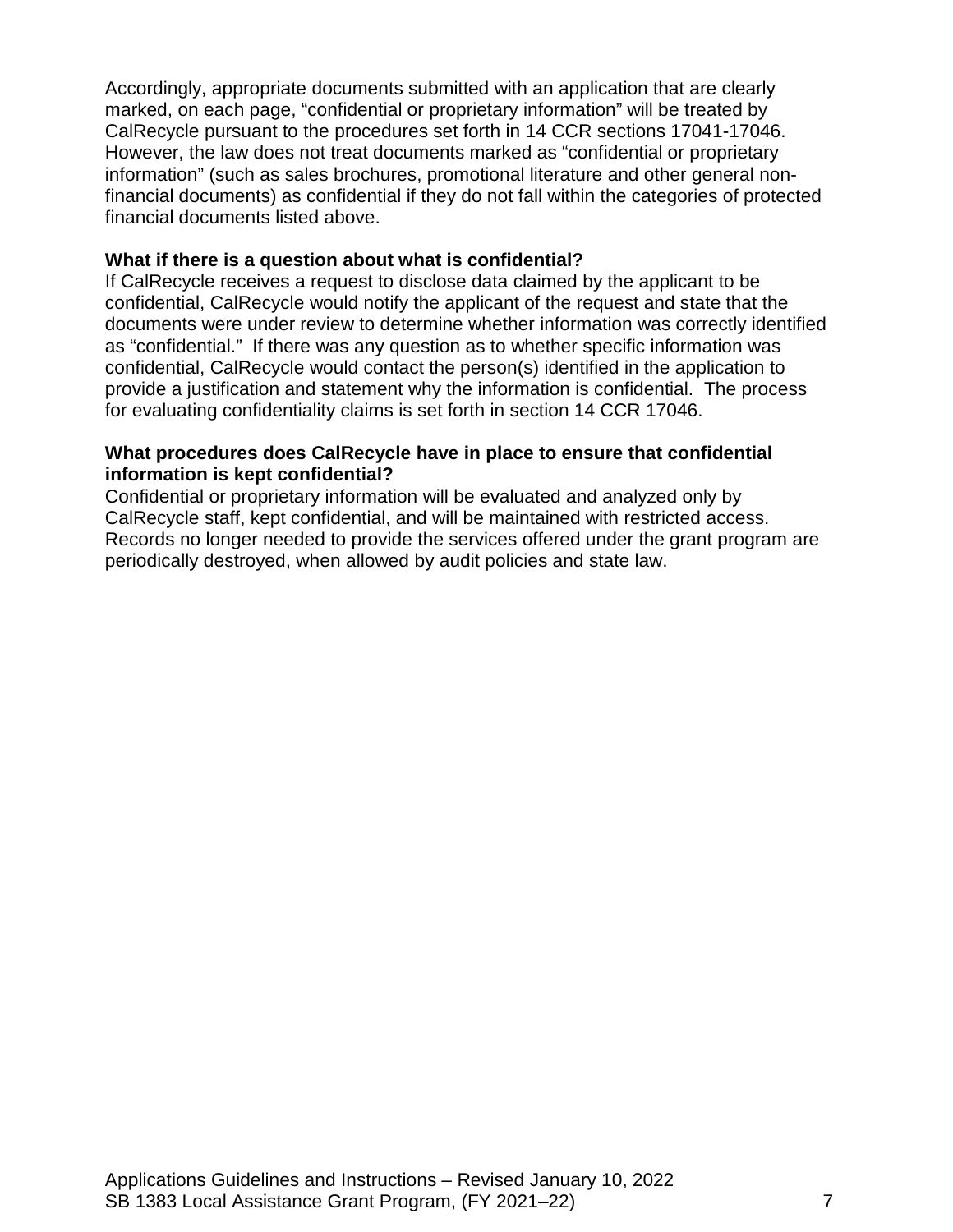# **Application Instructions**

# <span id="page-7-1"></span><span id="page-7-0"></span>**Application Access**

The application is available in CalRecycle's web-based Grants Management System (GMS). Access to GMS is secure; therefore, you must have a CalRecycle WebPass to log in to the system. Those who have not previously obtained a CalRecycle WebPass can create an account at the [CalRecycle WebPass page](https://secure.calrecycle.ca.gov/WebPass/) (https://secure.calrecycle.ca.gov/WebPass/).

To start an application:

- 1. Log in to [GMS](https://secure.calrecycle.ca.gov/Grants) (https://secure.calrecycle.ca.gov/Grants).
- 2. Select **Apply for a Grant** on the left.
	- All open grant cycles are displayed in a table.
- 3. Find SB 1383 Local Assistance, OWR: 2021–22 and select **Start Application**.
	- A pop-up window will appear asking for contact information. If you have an existing GMS Account, the information may be auto populated.
	- GMS will automatically add you as the Primary Contact for the new grant application however; you may update this later.
- 4. Click **Save**.

# <span id="page-7-2"></span>**GMS Tabs - Application Contents and Instructions**

The components of the application are divided into tabs. To fill out an application, click on each tab and complete the sections in each tab as required. General directions are on the top of each tab, and detailed information about the requirements for each tab is listed below.

The applicant is responsible for a complete application. This includes signing documents, uploading required documents, and submitting the application by the due date(s). Failure to do so will result in disqualification from the SB 1383 Local Assistance Grant Program.

Examples of disqualifications may include:

- Applicant does not meet the eligibility requirements.
- Project is not eligible.
- Applicant fails to use required CalRecycle documents or forms.
- Applicant uploads incomplete or blank documents to the Documents tab.
- Signature Authority fails to sign Application Certification or any document that requires a signature.
- The online application is incomplete or missing information.
- Applicant fails to certify that they will have an enforceable ordinance, or similarly enforceable mechanism, pursuant to section 18981.2 of Title 14 of the California Code of Regulations by the required due dates.

#### <span id="page-7-3"></span>**Summary Tab**

This tab provides a summary of the application, due dates, resource documents and links, application documents, and the Application Submission section. It is the applicant's responsibility to submit all required documents, based on the particular grant application/project, by the appropriate due date.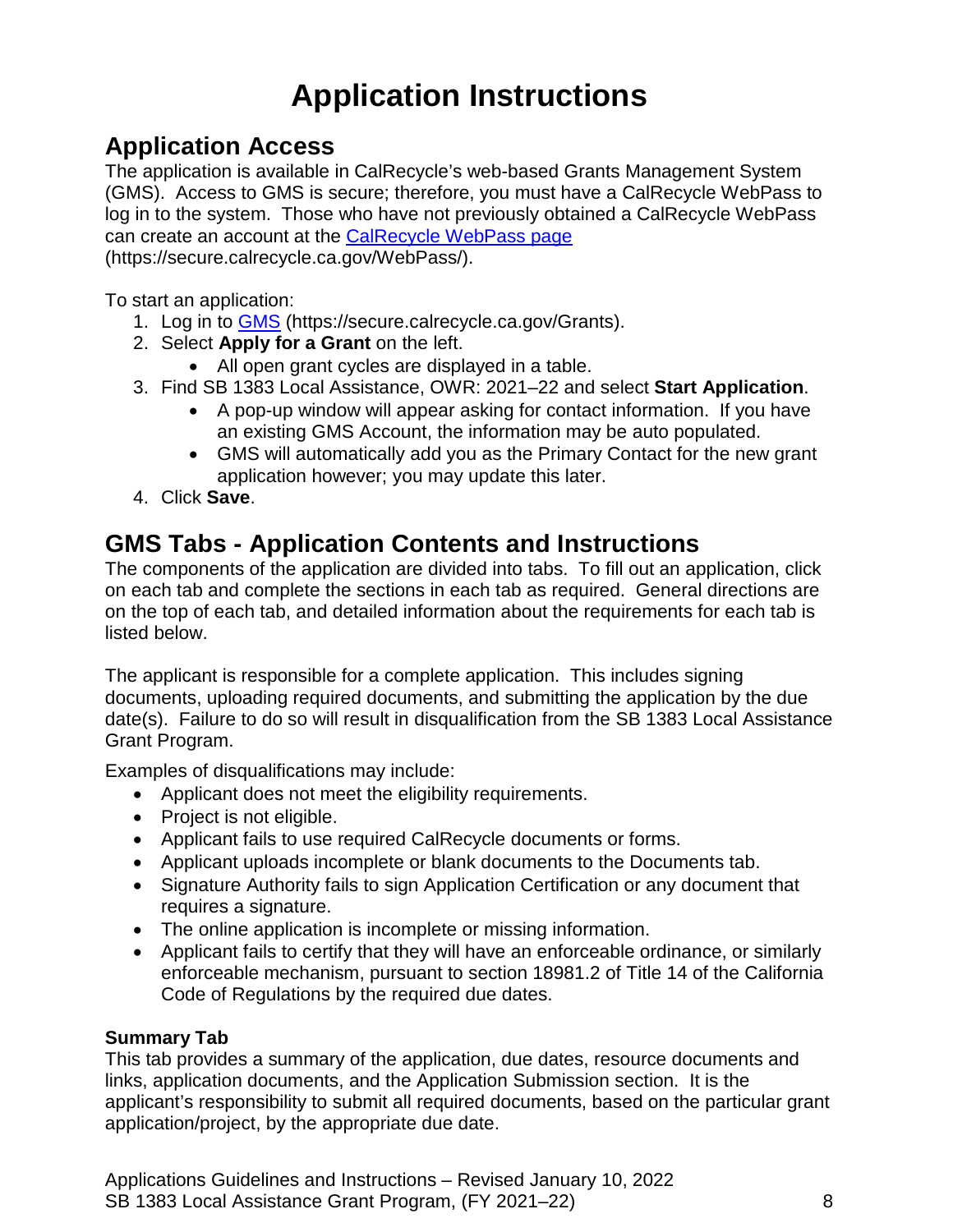#### <span id="page-8-0"></span>**Applicant/Participant Tab**

The applicant name is the legal name of the entity that is legally responsible for grant administration, if awarded.

- 1. Select the **Add Applicant/Participant** button and type in the **Applicant Name** and **County**. Do not enter your personal name.
- 2. Search the table for the correct applicant name and select **Add Applicant/Participant**.
- 3. Choose the **Lead Participant** radio button and click **Save**.
	- Every application must have a Lead Participant even if it is an individual application with no Non-Lead Participants.

If the Participant Search List does not contain your Applicant/Participant name:

- 1. Click on **Add New Applicant/Participant**.
- 2. Enter the **Applicant/Participant Name** as it appears on the Resolution. Do not include the department or unit name. Do not enter your personal name.
	- List county names with the name first followed by the word "County," e.g., "Sacramento County."
	- List city names as "City of" followed by the city's name, e.g., "City of Sacramento."
- 3. Complete all required fields then click **Save**.

For Regional, or Joint Powers Authority Applications, add the name of each eligible Non-Lead Participant and select the Participating Jurisdiction radio button.

For a list of eligible applicants, please see the Grant Cycle Overview section titled "Eligible Applicants."

#### <span id="page-8-1"></span>**Detail Tab**

Complete this tab as follows:

- 1. Enter a dollar amount in the **Grant Funds Requested** field. Do not exceed the maximum grant award amount provided to you.
- 2. Enter the **Assembly Districts and Senate Districts**. To select more than one district hold the "Ctrl" key while selecting the numbers.
- 3. Enter the applicant's **Department Name**, e.g., "General Services." If the applicant does not have a department, enter the applicant's name.
- 4. Enter the grant payment mailing address.
- 5. **Project Summary/Statement of Use**: Enter a detailed description of your project.
- 6. Select the appropriate option for the Resolution Requirement and optional Letter of Designation.
- 7. Select the appropriate answer for Program Questions.

#### <span id="page-8-2"></span>**Contacts Tab**

CalRecycle requires the application to have only one Primary Contact and at least one Signature Authority. Each application contact may be granted access by checking the box on the top of the contact's detail screen. The contact will be able to log in to GMS using their own CalRecycle WebPass and access the application.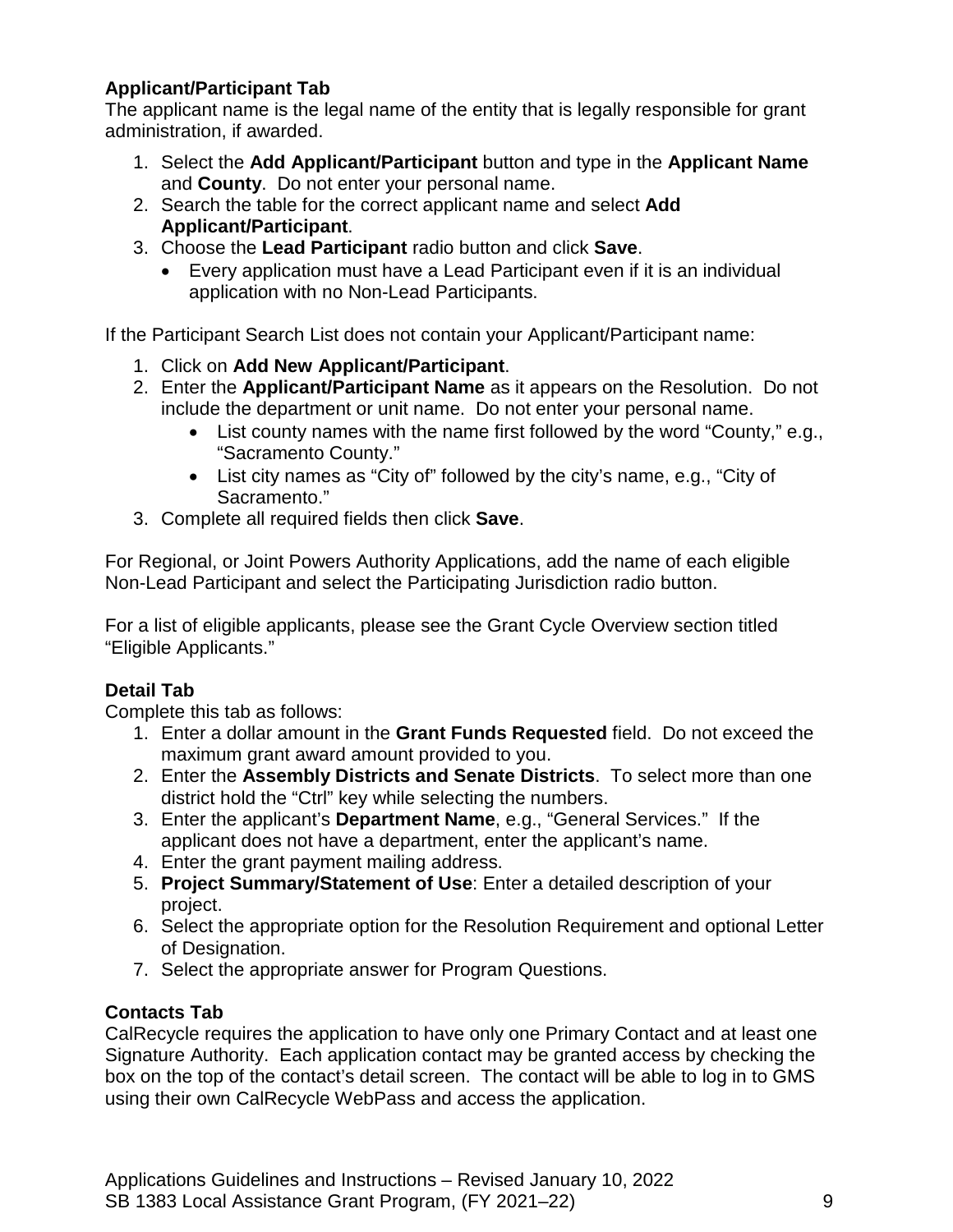- **Primary Contact.** One person who the Signature Authority or their designee has authorized to manage and oversee the grant. This person will be the first contact with whom the Grant Manager will communicate.
- **Signature Authority**. The person(s) authorized to sign CalRecycle documents, such as grant applications, grant agreements, etc., as authorized by a board/council-adopted Resolution or Letter of Designation.
- **Secondary Contact**. A person authorized (by the Primary Contact or Signature Authority or their designee) as the alternate person with whom the Grant Manager will communicate. (Not required.)
- **Consultant.** A professional who provides advice in an area of expertise. If CalRecycle awards a grant to the applicant, the consultants may manage the grant or only conduct specific activities, based on a written agreement between the applicant and the consultant outlining work to be performed. (Not required.)

#### <span id="page-9-0"></span>**Budget Tab**

Select the applicable budget category and enter the dollar amount provided in the 1383 Local Assistance Grant Program Funding Estimates spreadsheet (URL) and detailed budget detail information. The total must equal the Grant Funds Requested amount shown on the Detail tab.

#### <span id="page-9-1"></span>**Documents Tab**

See the Application Documents section in the Summary tab for documents that must be uploaded in the Documents tab.

When uploading a document, enter a document title, select the appropriate document type from the drop-down list, and enter the date that it was executed/signed, if applicable, or select "today's date." Utilizing a document form other than the official CalRecycle versions, tampering with the CalRecycle version, or otherwise circumventing imposed character limits may subject the applicant to disqualification.

# <span id="page-9-2"></span>**Application Submittal and Deadline**

The **Submit Application** button located in the Summary tab will be enabled after all required documents have been uploaded.

Click the **Submit Application** button and the application status will change to **Submitted.** You can only submit the application once; however, you may upload the following documents until the secondary due date: Resolution, Letter of Designation, Letters of Authorization, and JPA Agreements.

You must submit your application no later than 11:59 p.m. on February 1, 2022. Customer service will be available until 4:00 p.m. on the application due date either by emailing [grantassistance@calrecycle.ca.gov](mailto:grantassistance@calrecycle.ca.gov) or calling Melissa Sanford at (916) 341-6104.

**Note:** Applications that are not submitted by the due date will be deleted from GMS.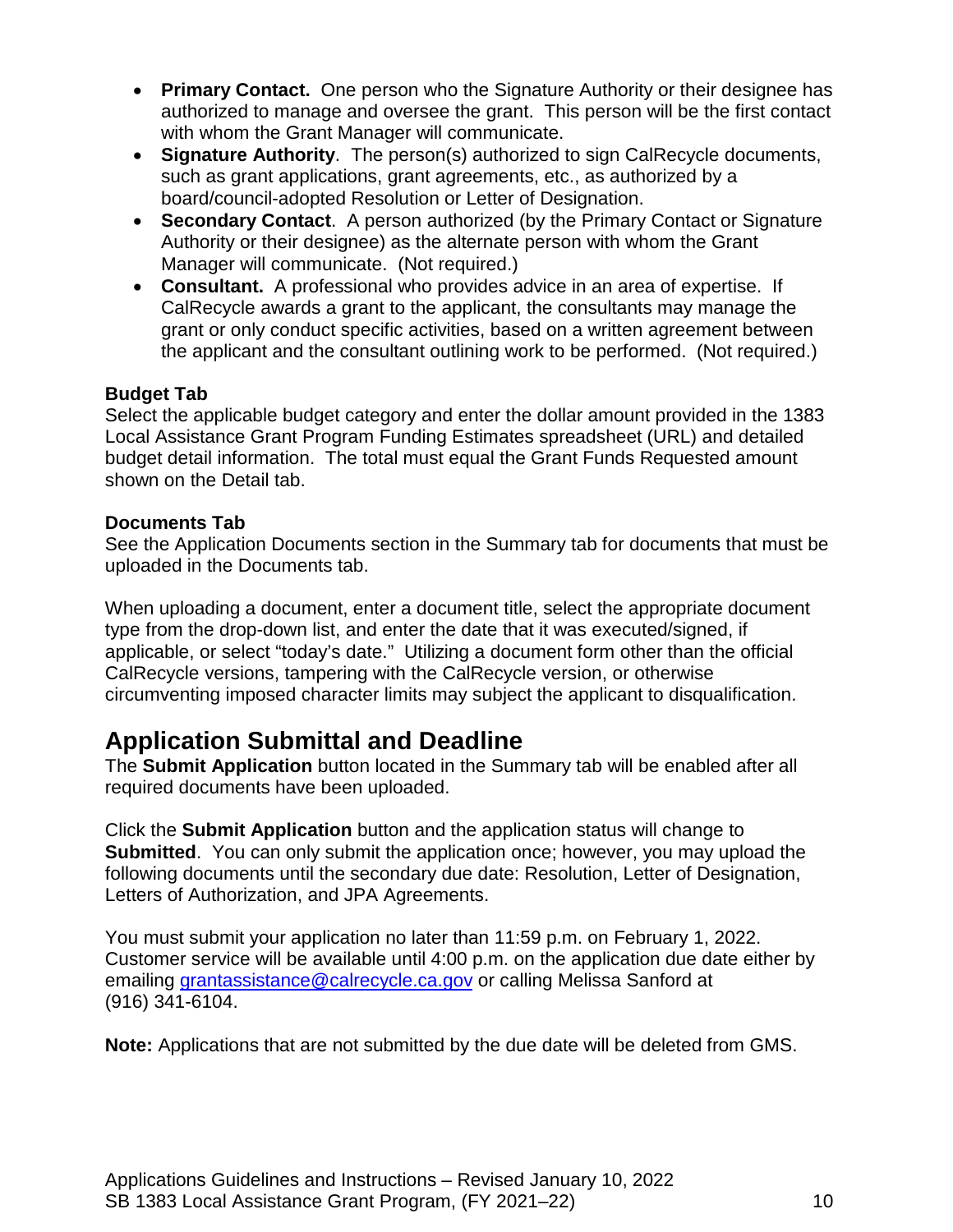# **Application Documents**

### <span id="page-10-1"></span><span id="page-10-0"></span>**Electronic and Original Signatures**

CalRecycle now allows for certified e-Signature or original wet signature on documents or forms that certify legally binding information.

**Note:** E-signatures must include the first and last name of the Signature Authority, be in the Adobe Digital ID format (or through another certified digital signature program), and cannot be completed using the "Fill and Sign" function within Adobe. Any documents using the "Fill and Sign" function, is considered incomplete and may be sent back to the applicant.

Once the document(s) have been signed by the Signature Authority, upload the digitally signed document, or scan the wet signature and save it to GMS. Retain the original document for potential CalRecycle audits. See Audit Considerations section of the Procedures and Requirements document for more information.

If you have questions, email [grantassistance@calrecycle.ca.gov.](mailto:grantassistance@calrecycle.ca.gov)

### <span id="page-10-2"></span>**CalRecycle Documents**

Altered or reproduced CalRecycle documents or templates may result in automatic disqualification of your application. Unless a document specifies that it may be reproduced as necessary, **do not** alter CalRecycle documents. If you are having trouble with a document, email [grantassistance@calrecycle.ca.gov](mailto:grantassistance@calrecycle.ca.gov) or call Melissa Sanford at (916) 341-6104.

Below is a list of CalRecycle documents:

#### <span id="page-10-3"></span>**Application Certification**

The Application Certification is a required application document that must be generated from GMS.

After you have completed each tab of the application and uploaded the required documents, generate the Application Certification from the Summary tab. Once the Application Certification is signed, upload it to the Documents tab.

## <span id="page-10-4"></span>**Applicant's Required Authorization Documents**

Below is a list of required authorizing documents by application type that the applicant is responsible for preparing and uploading to their application.

**Note:** For Resolution, Letter of Authorization, and Letter of Designation templates refer to the [CalRecycle Resolution and Letter Examples](https://www.calrecycle.ca.gov/Funding/SampleDocs)

(https://www.calrecycle.ca.gov/Funding/SampleDocs) web page. CalRecycle staff are available to answer questions about the Resolution or to review your draft Resolution to ensure it meets the requirements of the grant program. You may upload the Resolution to your application as a "Draft Resolution," or, for immediate review, email it to [grantassistance@calrecycle.ca.gov.](mailto:grantassistance@calrecycle.ca.gov)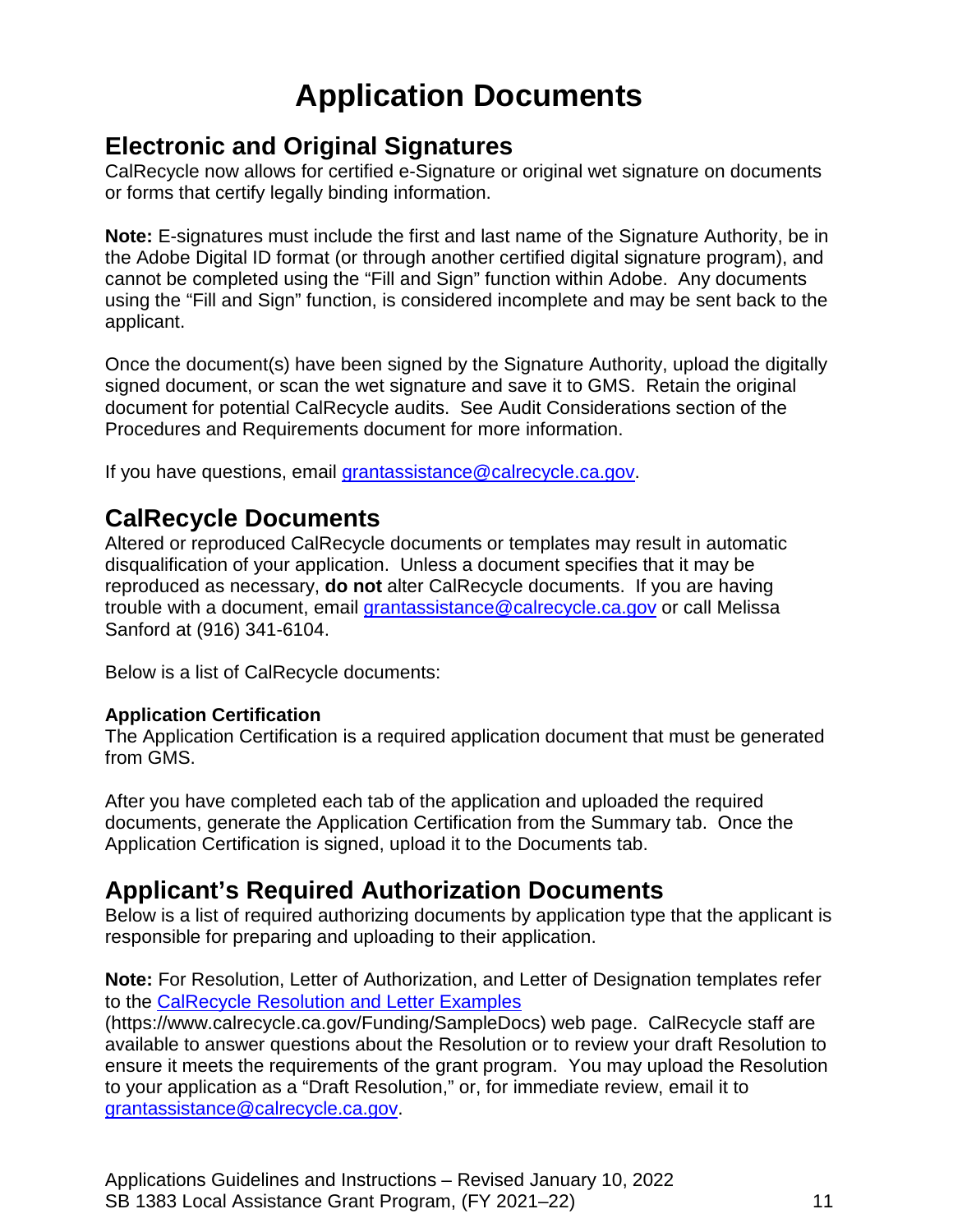#### <span id="page-11-0"></span>**Individual Application Authorization Documents:**

If **subject to a governing body** the applicant must submit a Resolution no later than the secondary due date or CalRecycle will deem the application incomplete and your application will be moved to the second funding round. The Resolution must:

- 1. Authorize submittal of an application for one or more specifically named CalRecycle grant(s), payment programs, or for all CalRecycle grants or payment programs for which the applicant is eligible.
- 2. Identify the time period, up to five years, during which the authorizations are valid.
	- a. Five years is encouraged; however, periods of less than five years are acceptable.
- 3. Identify the Signature Authority by listing the job title of the person(s) authorized to sign all grant-related documents necessary to implement and close-out the grant(s).
	- a. (Optional but encouraged) The Resolution should authorize the Signature Authority to delegate their signature authority to another person identified by job title. Applicants can only submit a Letter of Designation if the corresponding Resolution includes designee language.

**Note:** The Signature Authority must sign a Letter of Designation **prior** to the designee's exercise of their authority.

#### <span id="page-11-1"></span>**Regional Application Authorization Documents:**

#### **Lead Participant**

Applicant must submit a Resolution no later than the secondary due date or CalRecycle will deem the application incomplete and your application will be moved to the second funding round.

The Resolution must:

- 1. Authorize submittal of a Regional Application on behalf of itself as Lead Participant and all other Non-lead Participants for a specifically named CalRecycle grant or payment program.
- 2. Identify the time period, up to five years, during which the authorizations are valid.
	- a. Five years is encouraged; however, periods of less than five years are acceptable.
		- i. A Resolution that is valid for more than one year must contain either:
			- 1. A list of all potential jurisdictions that may serve as Non-Lead Participants, or
			- 2. A provision that the Signature Authority may alter the list of Non-Lead Participants for each grant cycle.
- 3. Identify the Signature Authority by listing the job title of the person(s) authorized to sign all grant-related documents necessary to implement and close-out the grant(s).
	- a. (Optional but encouraged) The Resolution should authorize the Signature Authority to delegate their signature authority to another person identified by job title. Applicants can only submit a Letter of Designation if the corresponding Resolution includes designee language.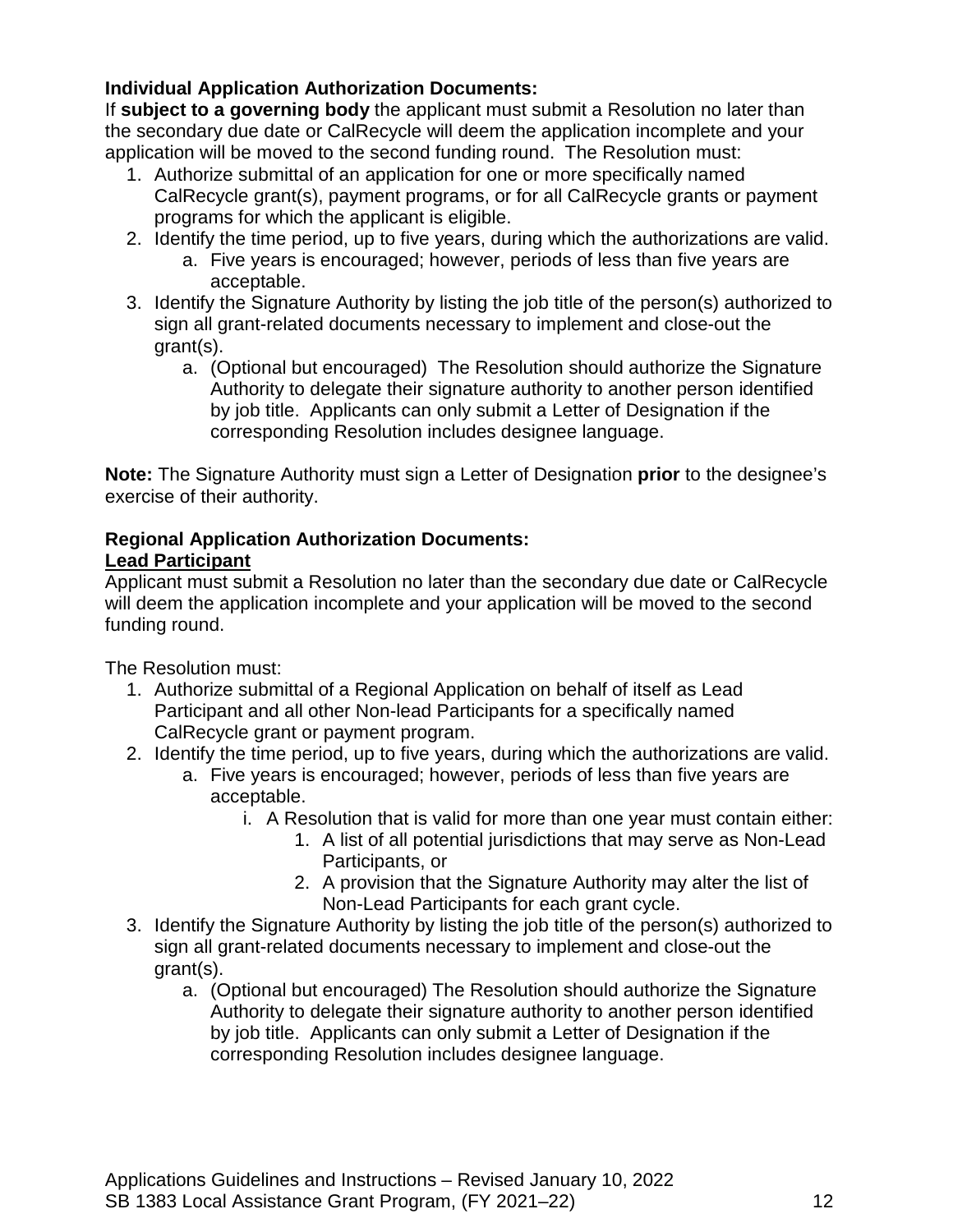#### **Non-Lead Participant**

The Non-Lead Participant prepares the Letter of Authorization (LOA) and gives the Lead Participant authorization to apply for and to act on its behalf in the implementation and administration of the grant or payment program.

Applicant must submit a Letter of Authorization no later than the secondary due date or CalRecycle will remove the Non-Lead Participant(s) from the application.

The LOA must:

- 1. Be on the Non-Lead Participant's official letterhead.
- 2. Specify grant or payment program name.
- 3. Be valid for as long as the Lead Participant's Resolution, not to exceed five years; otherwise, the participating entity must date the letter within the last 12 months.
- 4. Authorize the Lead Participant to submit a Regional Application and act as Lead Agency on behalf of the Non-Lead Participant.
- 5. Authorize the Lead Participant to execute all documents necessary to implement the grant or payment program.
- 6. Be signed by an individual authorized to contractually bind the Non-Lead Participant.

#### <span id="page-12-0"></span>**Joint Powers Authority Agreement**

Joint Powers Authorities (JPA) must upload a copy of their JPA Agreements giving them authority to conduct the project, listing all member entities, and containing the signature of all members. CalRecycle does not require Letters of Authorization for JPA applicants. A JPA applicant must still upload a Resolution as a part of their application and list all JPA members as Non-Lead Participants on the Applicant/Participant tab.

#### <span id="page-12-1"></span>**Letter of Designation**

CalRecycle requires a Letter of Designation (LOD) only when the Signature Authority identified in the approved Resolution chooses to delegate their signature authority to another person.

The approved Resolution must indicate the Signature Authority's ability to delegate or designate their authority. The applicant must upload the LOD **prior** to the designee's exercise of their authority. If the designee signs an application document in place of the Signature Authority, the applicant must upload the LOD with their application.

The LOD must:

- 1. Be on the applicant's letterhead.
- 2. Include the job title of the designee and the scope of the designee's authority.
- 3. Include the time period during which the designee may exercise the authority.
- 4. Be signed by the Signature Authority.

The designee's authority may not extend beyond the effective date of the approved Resolution. For example, if the Resolution is effective until December 31, 2022, then the Letter of Designation may not be effective beyond December 31, 2022. If the letter does not identify a valid time period, the letter will follow the same time frame as the Resolution.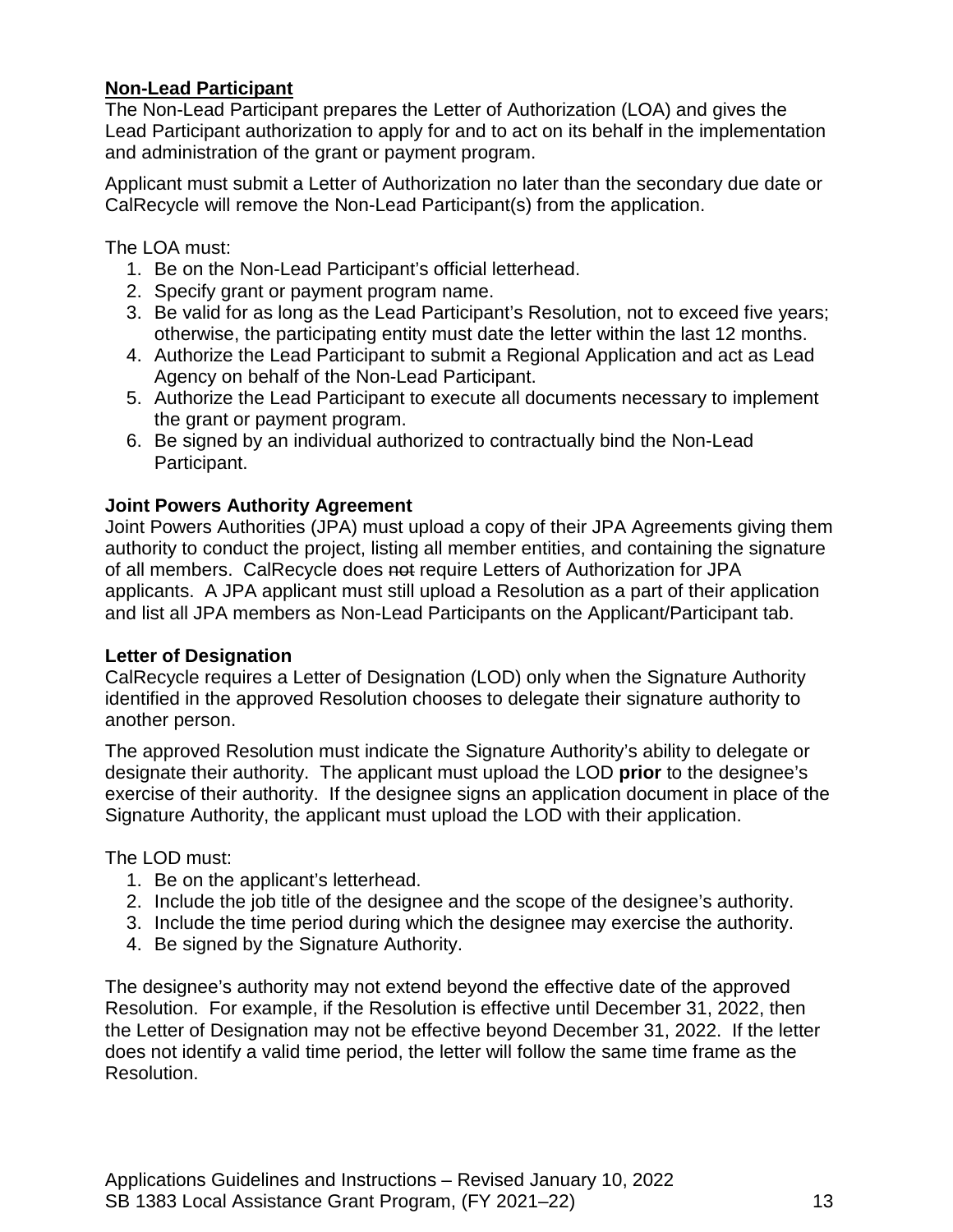# **Grant Review and Award Process**

### <span id="page-13-1"></span><span id="page-13-0"></span>**Grant Application Review Process**

After the close of the application period, CalRecycle staff will review the applications for completeness and eligibility. Only complete applications will be considered for award.

## <span id="page-13-2"></span>**Grant Award Process**

For qualifying applications, CalRecycle staff will develop funding recommendations for the consideration and approval of CalRecycle's Director, or their designee; tentatively scheduled for April 1, 2022 and September 1, 2022. CalRecycle reserves the right to partially fund or fund individual phases of selected proposals, and CalRecycle may fund an amount less than requested.

CalRecycle reserves the right to not award any grant funds under one or more cycles.

### <span id="page-13-3"></span>**Grant Award Conditions**

If recommended for award, this grant will be subject to the following condition:

- 1. The recommended grantee for round one funding must pay all outstanding debts due to CalRecycle, or bring current outstanding payments owed to CalRecycle, by March 1, 2022.
- 2. The recommended grantee for round two funding must pay all outstanding debts due to CalRecycle, or bring current outstanding payments owed to CalRecycle, by August 15, 2022.

**Failure to comply with the above condition will void the grant award.**